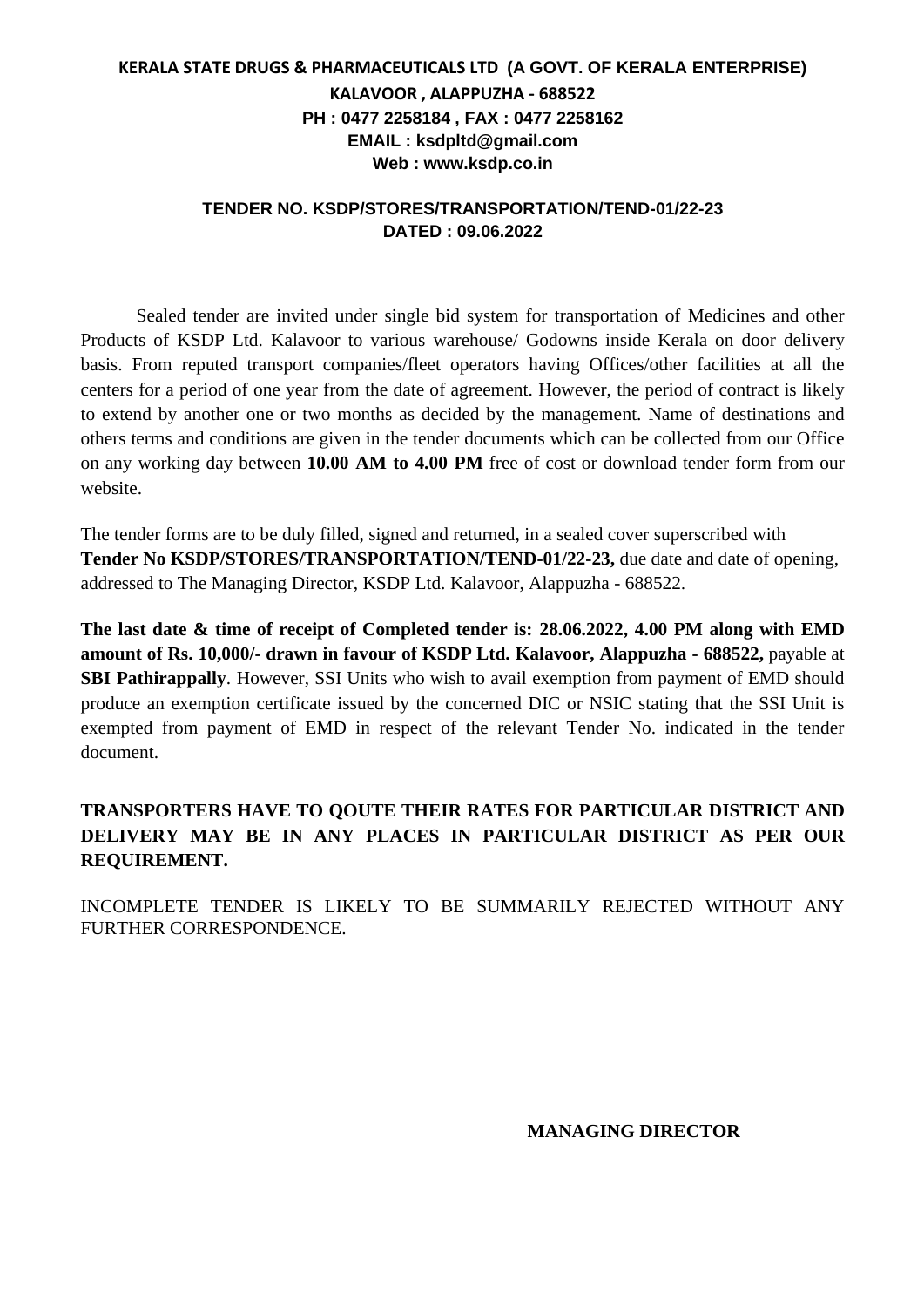# **KERALA STATE DRUGS & PHARMACEUTICALS LTD (A GOVT. OF KERALA ENTERPRISE)**

# **KALAVOOR , ALAPPUZHA - 688522 PH : 0477 2258184 , FAX : 0477 2258162 EMAIL : ksdpltd@gmail.com Web : www.ksdp.co.in**

### **TENDER NO. KSDP/STORES/TRANSPORTATION/TEND-01/22-23 DATED : 09.06.2022**

### *CONTENTS OF BIDDING DOCUMENTS*

| <b>SN</b>               | <b>SCHEDULES</b>    | <b>DESCRIPTION</b>                     | <b>PAGE NO</b> |
|-------------------------|---------------------|----------------------------------------|----------------|
| 1<br>                   | SCHEDULE – A        | <b>GENERAL TERMS &amp; CONDITIONS</b>  | 3&4            |
| $\mathbf{\Omega}$<br>z. | <b>SCHEDULE – B</b> | <b>SPECIFIC TERMS &amp; CONDITIONS</b> | 5 to 7         |
| 3.                      | SCHEDULE – C        | <b>DECLARATION</b>                     | 8              |
|                         | SCHEDULE – D        | <b>TENDER FORMS</b>                    | 9 & 11         |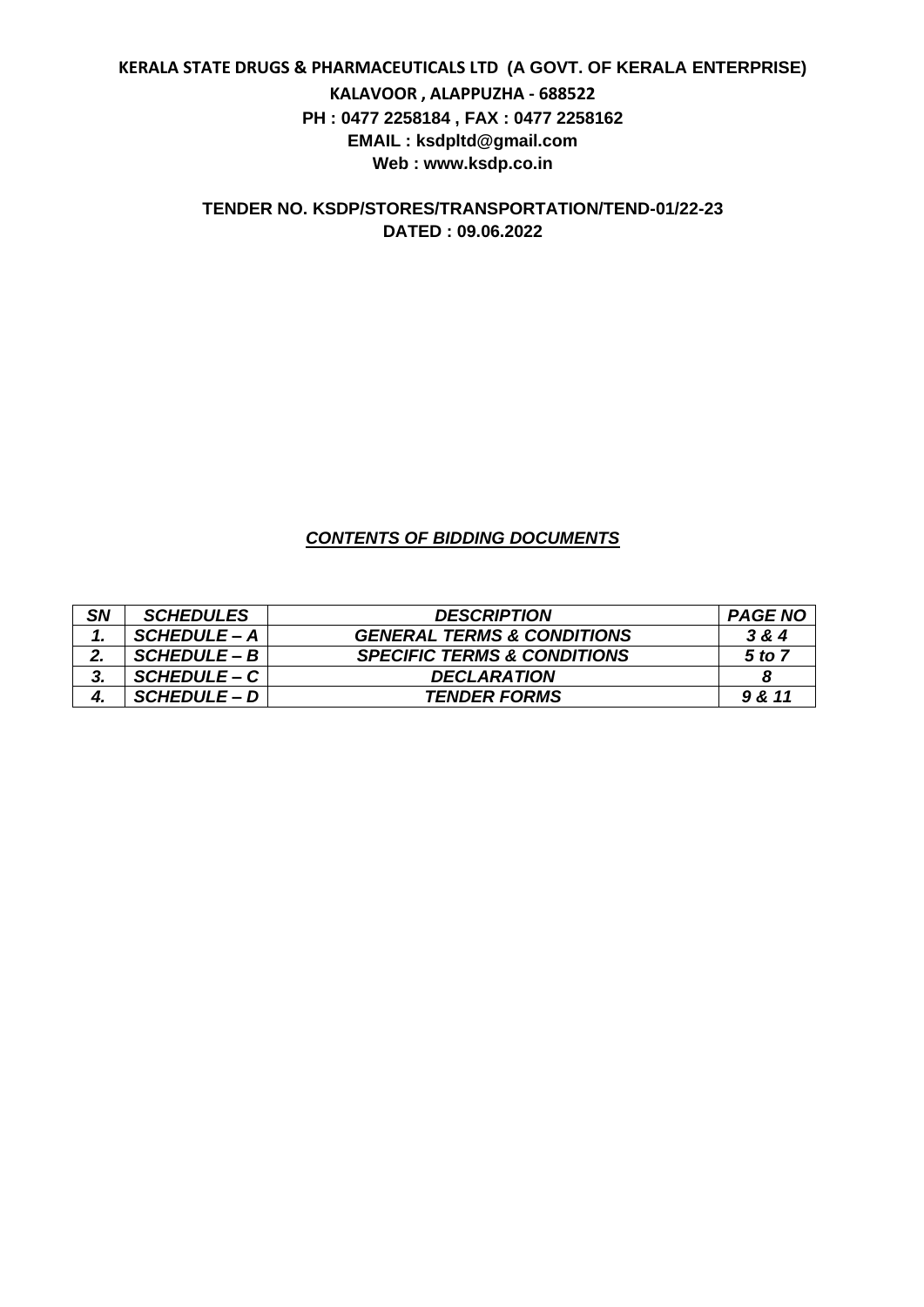### **TENDER NO. KSDP/STORES/TRANSPORTATION/TEND-01/22-23 DATED : 09.06.2022**

### *SCHEDULE - A*

#### **GENERAL CONDITIONS FORMING PART OF BID**

- 1. Tenders are called on single Bid system i.e., PRICE BID-
- 2. Price bids shall be submitted in sealed cover. Tender No. & date shall be superscribed on the sealed cover, complete in all respect, addressed to the Managing Director, KSDP Ltd. KALAVOOR, ALAPPUZHA - 688522 , should reach us on or before the due date and time mentioned in the tender notification. KSDP LTD shall not be responsible for postal delay if any, in the delivery of the bidding document or non-receipt of the same.
- 3. EMD of Rs. 10,000/- should be remitted by DD only, drawn in favour of KSDP Limited, payable at SBI Pathirappally and shall be enclosed along with the Price bid. Tender without EMD will be out rightly rejected. However, SSI Units who wish to avail exemption from payment of EMD should produce an exemption certificate issued by the concerned DIC or NSIC stating that the SSI Unit is exempted from payment of EMD in respect of the relevant Tender No. indicated in the tender document.
- 4. Bid Opening date will be the sole discretion of KSDP Ltd.
- 5. Bids received after the due date for the submission may not be considered.
- 6. Un-sealed tenders received are liable to be rejected and this will be at the sole risk of tenderers.
- 7. The bidder is expected to study all instructions, forms, terms and conditions given in the document.
- 8. The tender should be complete in all respects & incomplete tenders are liable to be rejected.

#### *9. There will not be any post Tender Negotiation except with L-1 party (Transporter).*

- 10. Delivery period is essence of the Contract.
- 11. In the event of placing orders as per requirement based on orders received from Government or any other agencies: -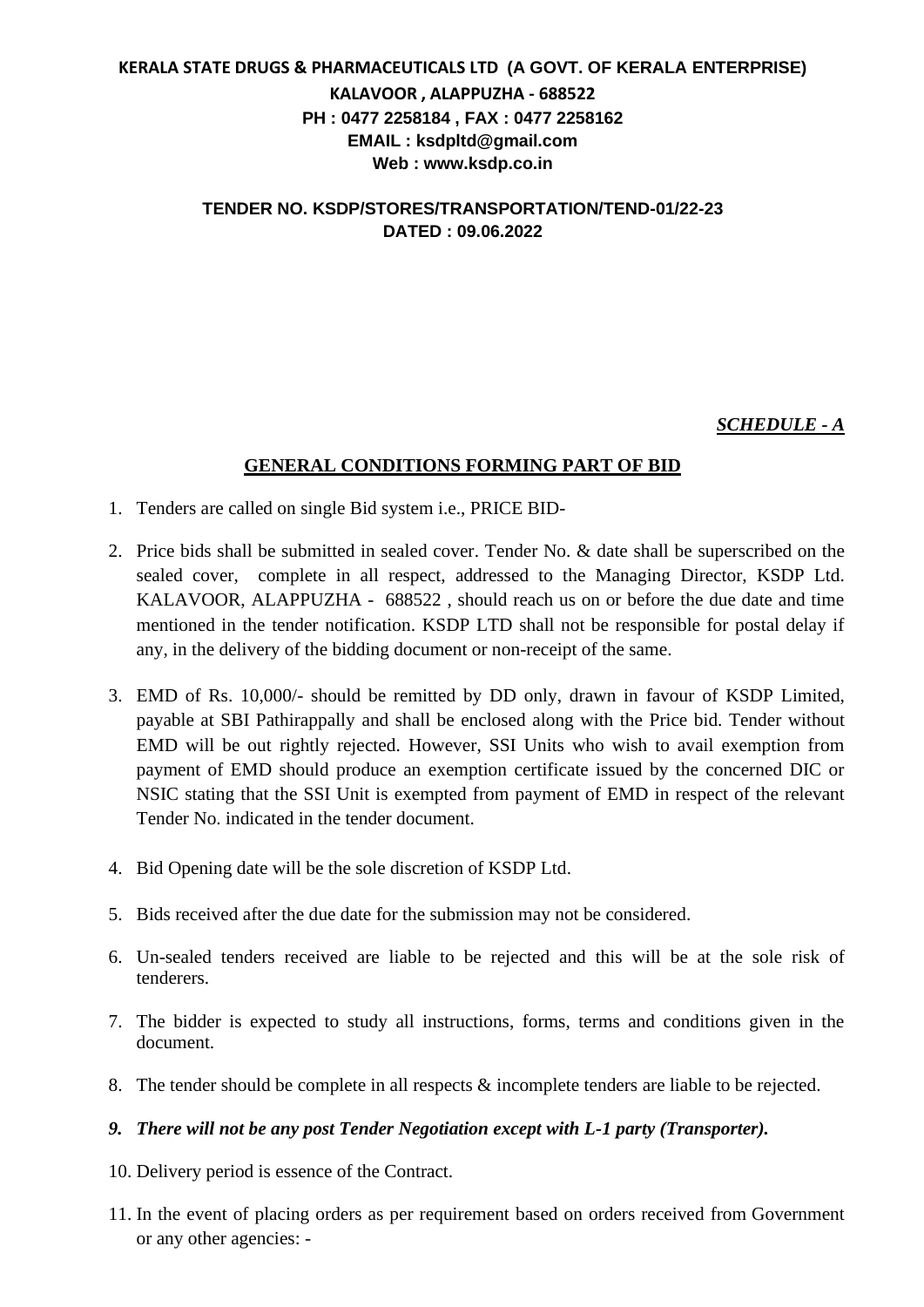### **TENDER NO. KSDP/STORES/TRANSPORTATION/TEND-01/22-23 DATED : 09.06.2022**

- a) The party has to execute an agreement in the prescribed form on Govt. Stamp Paper as required by rule in force from time to time.
- b) The successful tenderer should deposit Security Deposit of Rs. **1, 00,000/-** within two weeks of award of work order by DD/BG in favour of **KSDP Ltd., payable at SBI Pathirappally.** The security Deposit would be released after three months on the satisfactory completion of the contract. The EMD of successful bidders will be converted to Security Deposit and the bidders are required to furnish the balance amount.
- c) Penalty clause applies for the delayed delivery as well as delay in providing vehicle.
- 12. The jurisdiction of any disputes, suits and proceedings arising out of this tender shall be only in the courts of Alappuzha Dist.
- 13. There shall not be any corrections/overwriting on the commercial bid, if so the same are to be duly attested. However, typed tenders will be preferred.
- 14. KSDP Ltd., shall fix the criteria for responsiveness of a bid based on critical factors in the tender document. Bids pronounced non-responsive by KSDP Ltd., shall be summarily rejected.
- 15. Suppression of facts will disqualify the tender document.
- 16. Payment Terms: Our intention is to make payment at the earliest by RTGS within 30 days of receipt of invoices with duly acknowledged LRs./CRC
- 17. KSDP Ltd., reserve the right to qualify or not a tenderer without assigning any reasons. The decision of KSDP Ltd., will be final and no correspondence will be entertained in this regard.

We have read and understood the above conditions and agree to abide by the same.

**Place: Signature of the Tenderer Date: Name and address of the Tenderer**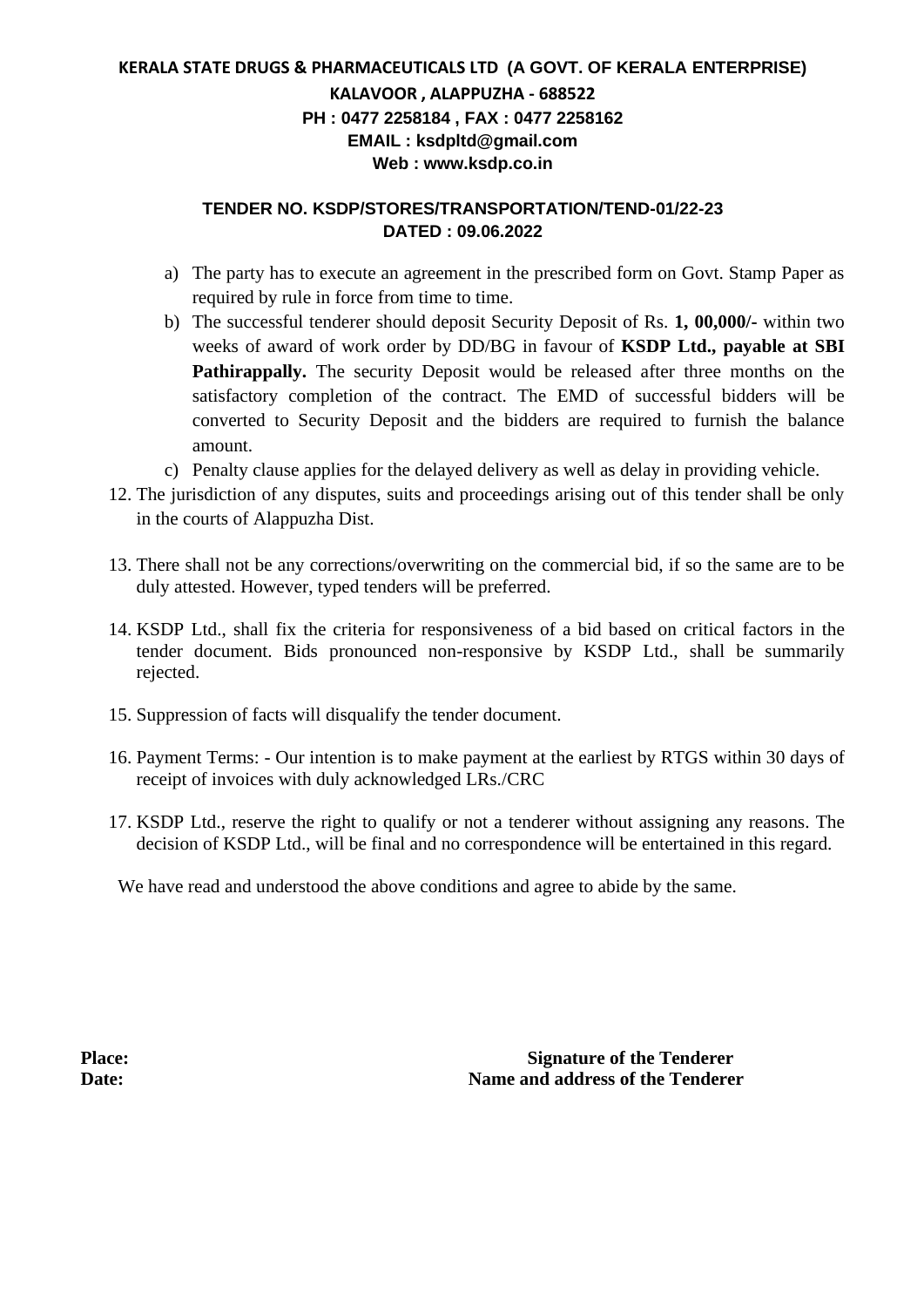### **TENDER NO. KSDP/STORES/TRANSPORTATION/TEND-01/22-23 DATED : 09.06.2022**

*SCHEDULED – B*

### **SPECIFIC TERMS & CONDITIONS FORMING PART OF BID**

1) Intimation for vehicles deployment will be given in advance. You should deploy required vehicles in time i.e., before **4 Hrs**. for that particular day, vehicles reported after **4 Hrs.** will not be loaded.

If the transporter fails to provide the vehicles within the time given company reserve the right to engage vehicles from other source at the cost and risk of transporter.

- 2) Transhipment of consignment is allowed. However cost of damaged consignment/shortage, if any, to the account of transporter.
- 3) The Company (KSDP Ltd) reserves the right to engage containers/ Trucks/Lorries/Canters from other sources also if the Tenderer/Contracting Carriers fail to make available the same in schedule time of intimation & the additional cost if any will be recovered from the contractor (Transporter).
- 4) The Company reserves the right to resort Rail transport/Container transport exclusively or partially during the pendency of the contract if it is found to be economical or necessary to the Company.
- 5) Transporter shall provide covered vehicles, in good and road worthy condition as and when required, for a period of one year during which no rate/price change will be allowed.
- 6) The rate quoted shall be inclusive of collection, loading, transportation, door delivery, unloading, statistical, docket charges etc & exclusive of GST.
- 7) The materials lifted from our factory at Alappuzha, should be delivered to the consignees within the stipulated time decided upon by the Company and the **PERIOD IS THE ESSENCE OF THE CONTRACT.**
- 8) It shall be the sole responsibility of the tenderer/contracting carriers to ensure adequate protection to all the materials from sun, rain, mechanical damages and all other hazards and satisfactory delivery of the consignment to the consignees within the stipulated time.
- 9) At the time of delivery of the consignment proper acknowledgement of having received the consignment by the consignees on the **LORRY RECEIPT** and **DELIVERY CHALAN OR**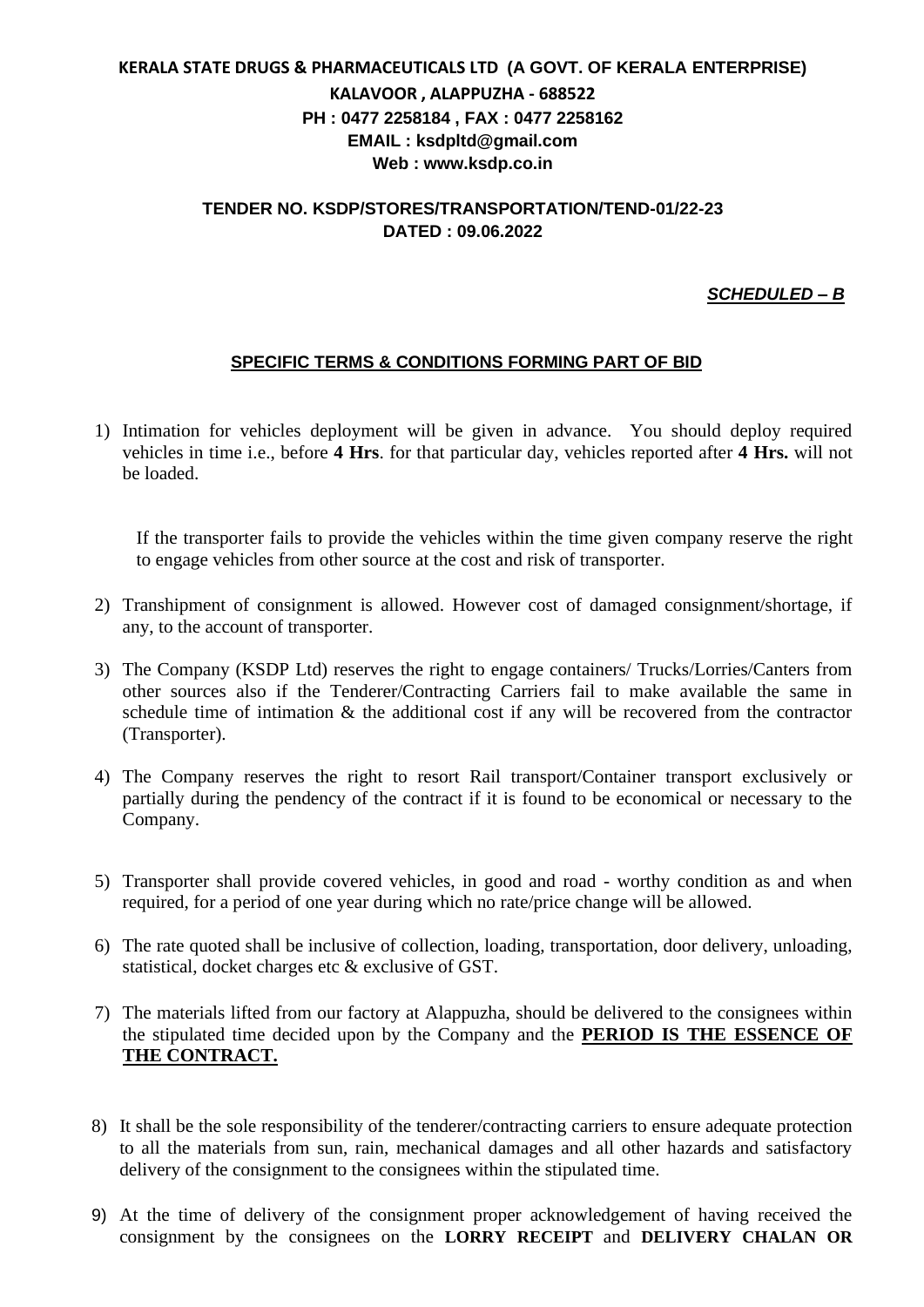### **TENDER NO. KSDP/STORES/TRANSPORTATION/TEND-01/22-23 DATED : 09.06.2022**

**INVOICE** given by us should be obtained i.e., Qty. received, sign and seal and date of delivery should be obtained in the absence of which freight charges will not be released.

- 10) You should submit freight bills and lorry receipt (acknowledgement) in duplicate given by the consignee for releasing freight charges.
- 11) Transit insurance will be arranged by KSDP Ltd. Insurance coverage will be taken by KSDP for which the details are to be provided by transporter at the time truck leaves our premises / facility.
- 12) The standard claim or loss to the materials transited by transporter is to be reported or registered to the insurance Co. or KSDP Ltd Alappuzha immediately from the date of reaching lorry at the destination.
- 13) The Company reserves the right to terminate the contract before the completion of the period of contract without assigning any reason.
- 14) No extra charges will be paid on account of any reasons other than the agreed freight charges.
- 15) No duplicate / Xerox copy of the LR will be accepted for releasing payment.
- 16) In a situation when truck may have to be retained at different point/s at the consignee end for loading / unloading, the transporter should be ready for the same and no additional charges shall be payable for this.
- 17) The transporter will be entitled for **Halting charge Rs.1000/-**per truck load for non-delivery of materials on account of paid Holidays/Second Saturday/Sunday/ Bandh/ Harthal etc. However, sufficient written proof shall be given in this regard and mutual agreed rate will be given.
- 18) **INDIMNITY CLASUE**:- If the transporter fails to meet the terms of the Transportation work order/Agreement (placing the vehicle within the time Prescribed, delivery of the consignment within the agreed days etc) the transporter shall and will indemnify the Company (KSDP) against all losses of damages what so ever to be incurred or sustained including legal cost or expenses incurred by the Company by reasons of non-provision/non-performance against the terms and conditions given in the transportation work order/agreement and this tender. If any shortage/damage, pilferage etc, are fund in the consignment, while delivering the same to the consignee, the Transporter/their representative at the destinations/stations shall give open delivery and issue/obtain necessary shortage/damage certificate to/from the consignee to enable KSDP to prefer claim from the Insurance Company. **The value of the quantity found short/damaged shall be retained/recovered from the Transporter Bills/other movable & immovable properties and shall be released only after realization of the amount from the Insurance Company.**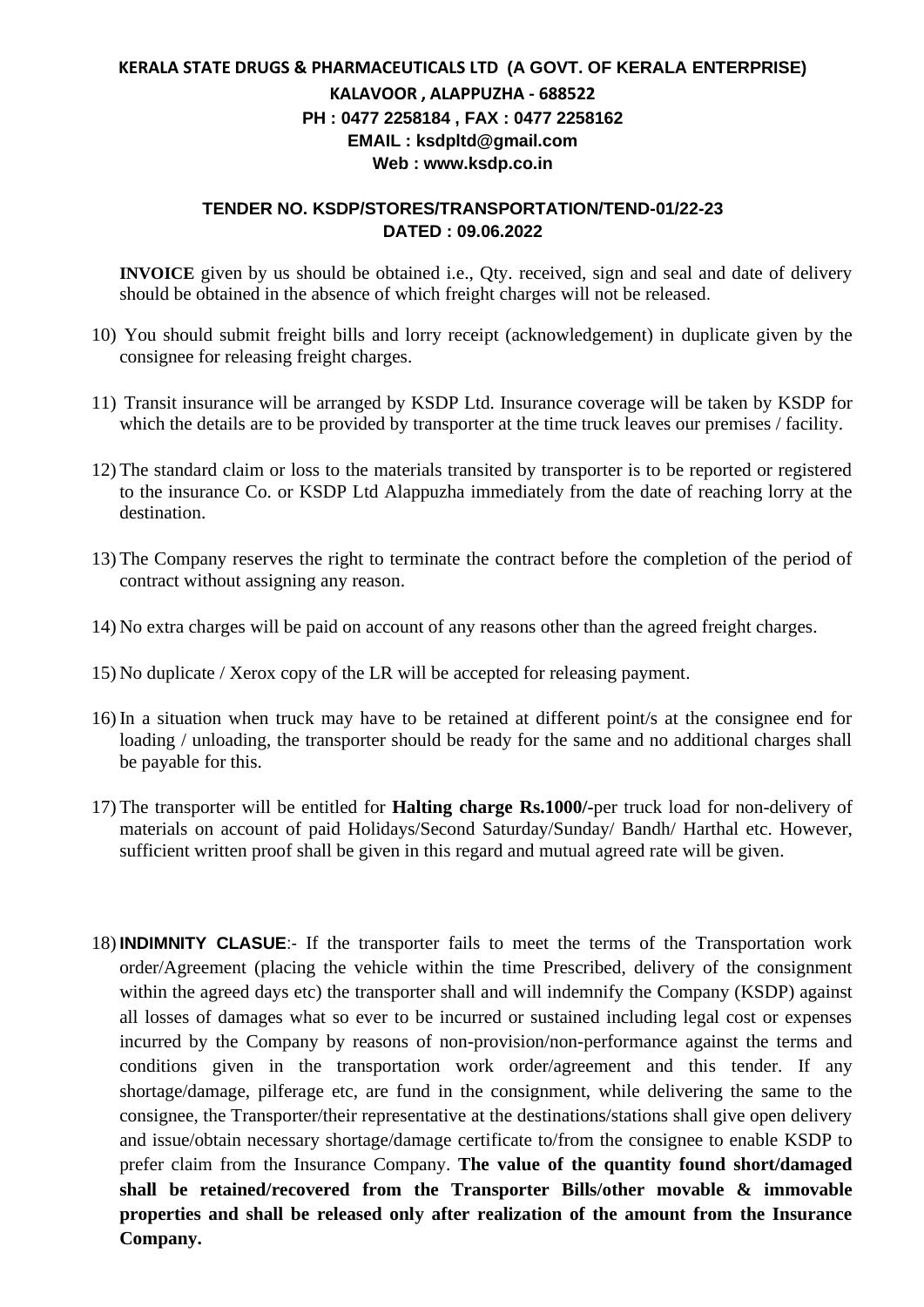### **TENDER NO. KSDP/STORES/TRANSPORTATION/TEND-01/22-23 DATED : 09.06.2022**

# **Documents Comprising Bid:**

The bid shall contains scanned copies of the following documents

- 1) Registration certificate and valid GST registration No.
- 2) Latest Income Tax Certificate,
- 3) Annual Turnover  $P \& L$  audited statement for the last three years,
- 4) Letter of submission
- 5) Techno- Commercial Deviation Statement.
- 6) List of warehouses and offices inside Kerala
- 7) Experience Certificate for minimum 5 years in the same field.
- 8) Number of vehicles registered directly under the firm and contract agreementsigned with owners of vehicle.
- 9) No conviction certificate from the concerned authority.
- 10)Organizational chart showing number of technical/nontechnical employeesunder the payroll.

Accepted the above Terms & Conditions.

#### **Date:**

### **Signature of the Tenderer/Carriers with Date**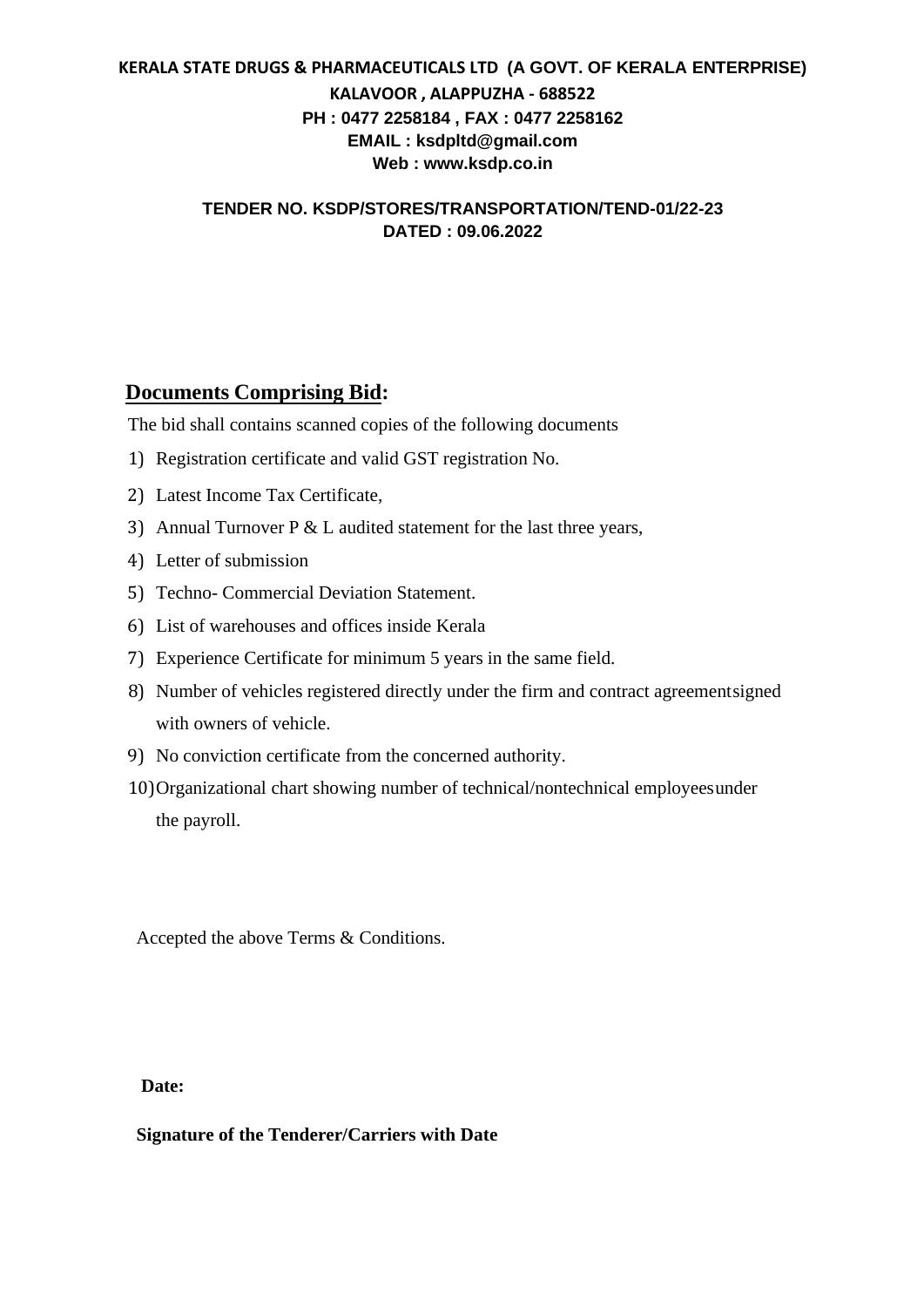**TENDER NO. KSDP/STORES/TRANSPORTATION/TEND-01/22-23 DATED : 09.06.2022**

*SCHEDULE – C*

# **DECLARATION**

I/We confirm having read and understood all the transportation requirements, terms and conditions of the tender – **Tender No KSDP/STORES/TRANSPORTATION/TEND-01/22-23 Dtd 09.06.2022** In full and the offer being submitted is as per the requirements given in this bid and that I/We agree to abide by all without any deviation.

**SIGNATURE NAME & ADDRESS OF TRANSPORTER** (Seal of the Transporter)

Place:

Date: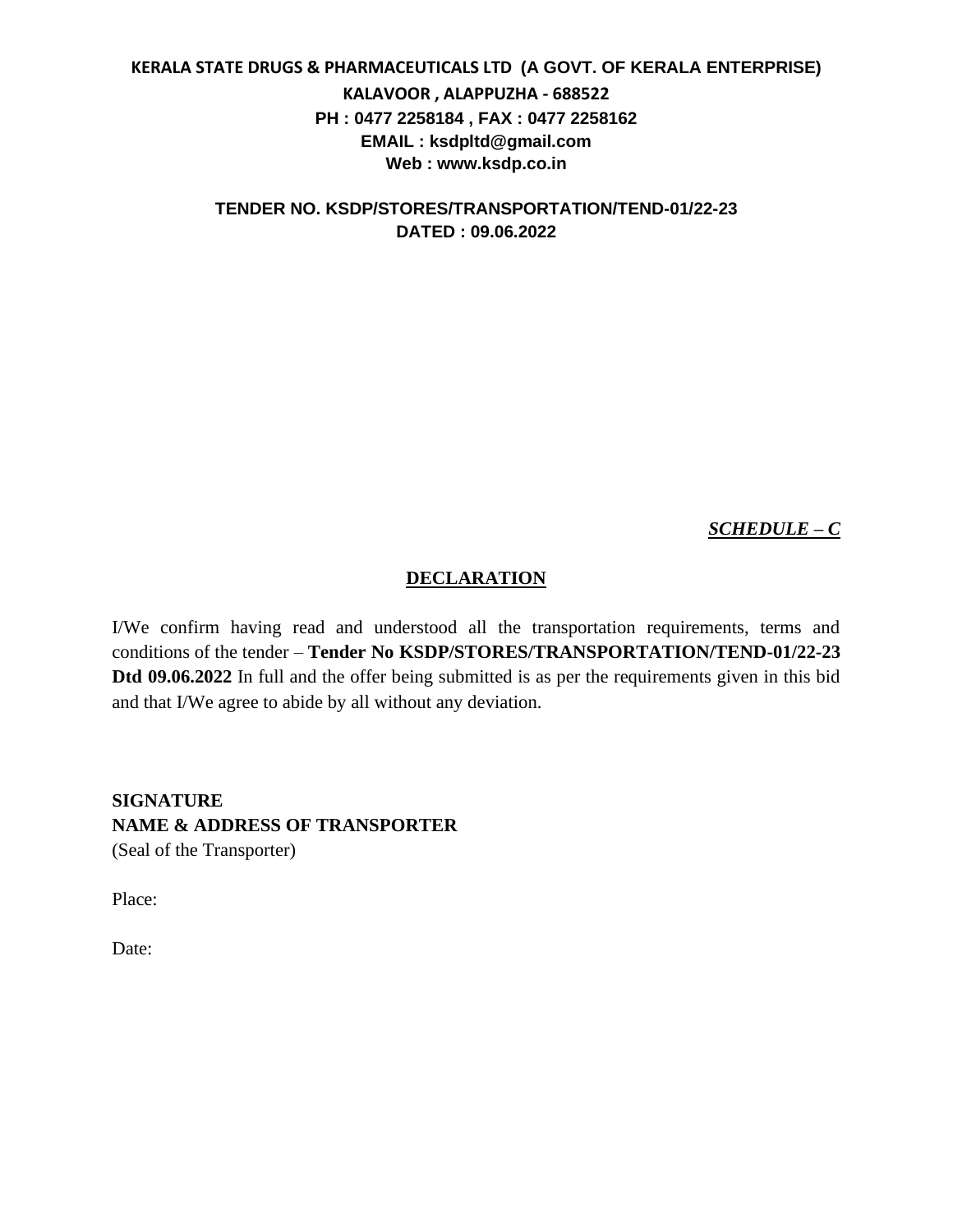**Web : www.ksdp.co.in**

**TENDER NO. KSDP/STORES/TRANSPORTATION/TEND-01/22-23 DATED : 09.06.2022**

*TENDER FORM*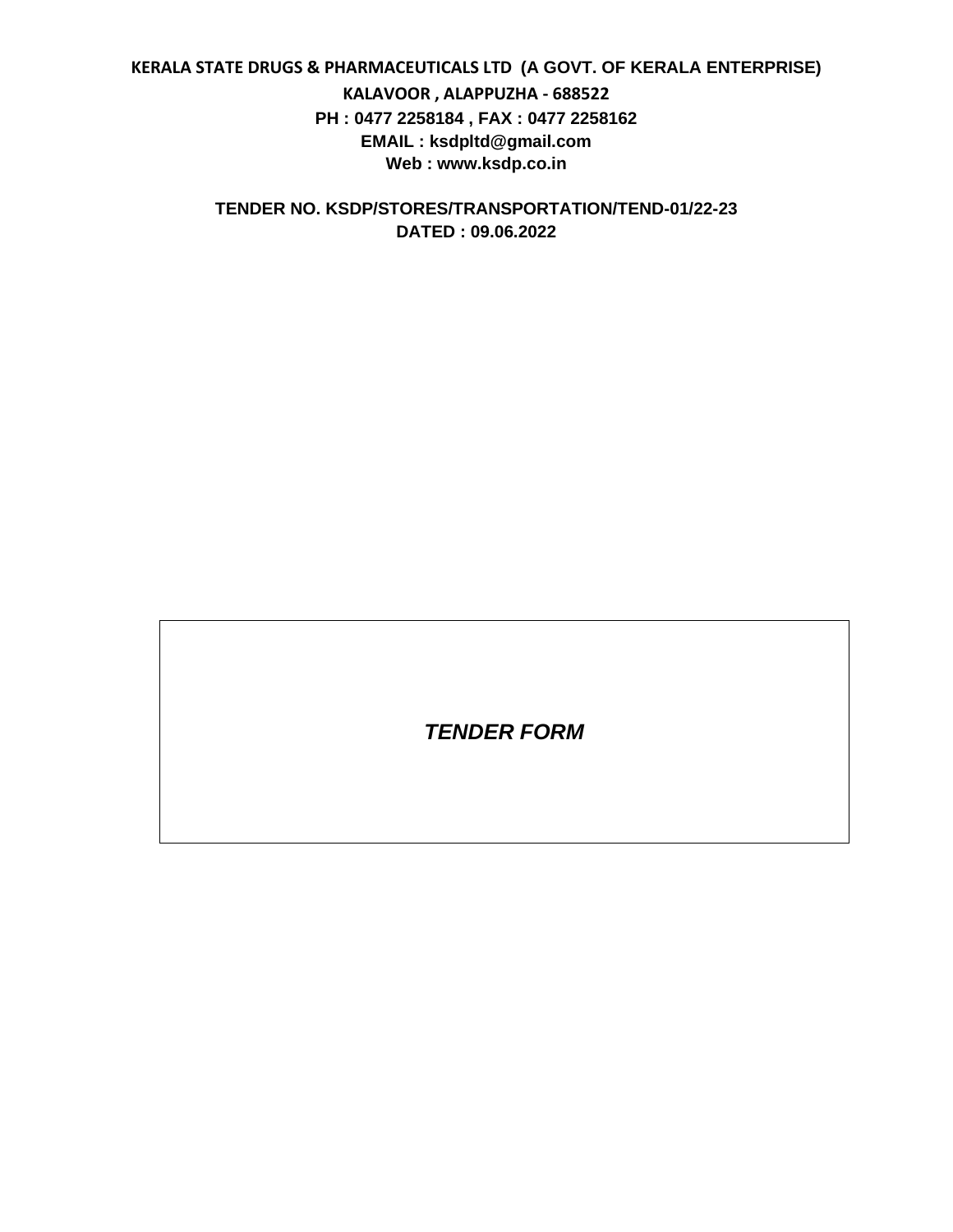### **KERALA STATE DRUGS & PHARMACEUTICALS LTD (A GOVT. OF KERALA ENTERPRISE)**

## **KALAVOOR , ALAPPUZHA - 688522 PH : 0477 2258184 , FAX : 0477 2258162 EMAIL : ksdpltd@gmail.com Web : www.ksdp.co.in**

**TENDER NO. KSDP/STORES/TRANSPORTATION/TEND-01/22-23 DATED : 09.06.2022**

# **PACKAGING DETAILS**

| No. | <b>MASTER</b><br><b>CARTON</b> | <b>DIMENSIONS</b><br>(MM) | <b>AVERAGE WT.</b> |
|-----|--------------------------------|---------------------------|--------------------|
| 1.  | 2170                           | 520*285*190               | 8.9 KG             |
| 2.  | 2170                           | 520*285*190               | 5.6 KG             |
| 3.  | 2000                           | 520*15*375                | 14.7 KG            |
| 4.  | 4050                           | 450*225*210               | <b>9.1 KG</b>      |
| 5.  | 2180                           | 460*235*240               | 13.0 KG            |
| 6.  | 2160                           | 420*325*200               | 10.7 KG            |
| 7.  | 6070                           | 315*295*370               | 14.0 KG            |
| 8.  | 2000                           | 520*215*375               | 12.0 KG            |
|     |                                |                           |                    |